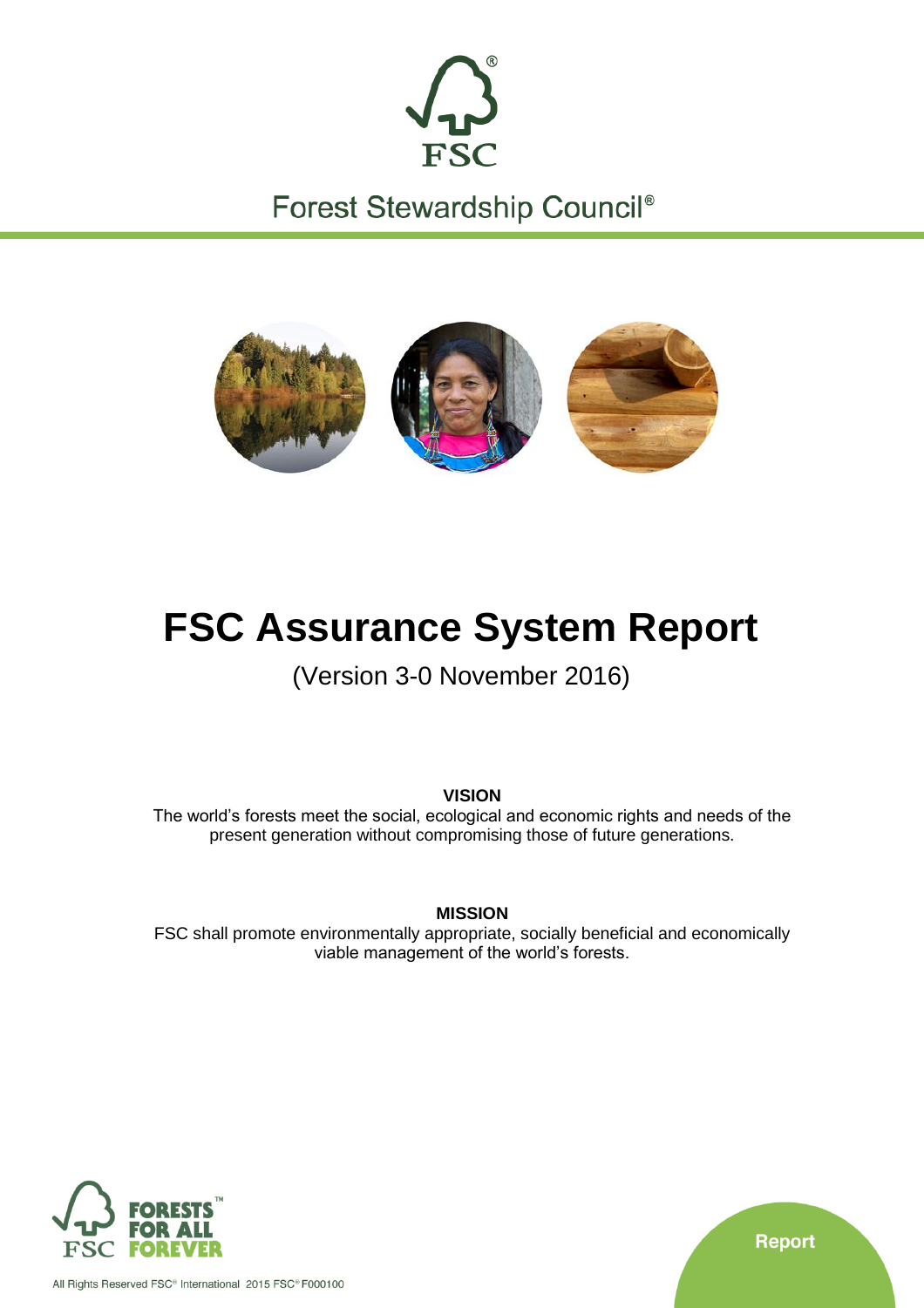#### **1. Assurance System Structure**

The Forest Stewardship Council (FSC) sets standards for forestry operations whose managers want to comply with good management practices, and for producers and traders of forest products who want to source from these suppliers and communicate this to their customers. Two sets of standards have therefore been developed:

- forest management (FM) standards, which set rules for forest operators to comply with responsible forest management requirements
- chain of custody (CoC) standards, which set requirements for the verification of FSCcertified materials and products along the production chain from the forest to the end buyer/consumer.

Companies can hold FM certification, or CoC certification, or both. FSC does not issue certificates itself, but uses independent third party certification – also called assurance – to obtain impartial certification decisions. Independent assurance providers (certification bodies,  $CBs$ )<sup>1</sup> carry out annual FM and CoC audits, and issue the FSC certificates.

FSC also defines the procedures that assurance providers must follow in their assurance audits and quality management. The *[FSC Accreditation Standard](https://ic.fsc.org/standards.340.htm)* (FSC-STD-20-001) provides the general rules and requirements for the assurance providers*.* Together with other more specific standards *(*e.g. for FM evaluations, CoC evaluations, stakeholder consultation, and FM assurance reports*)*, this standard sets the rules and requirements for the FM and CoC audit processes, the duration of certificates, the frequency of audits, requirements for audit of group certification and stakeholder involvement.



Figure 1: FSC assurance system

 $\overline{\phantom{a}}$ **1** In this version of the document the ISEAL terminology is used and the FSC synonyms are provided in between brackets the first time a term is used, while an overview is given in Annex 1.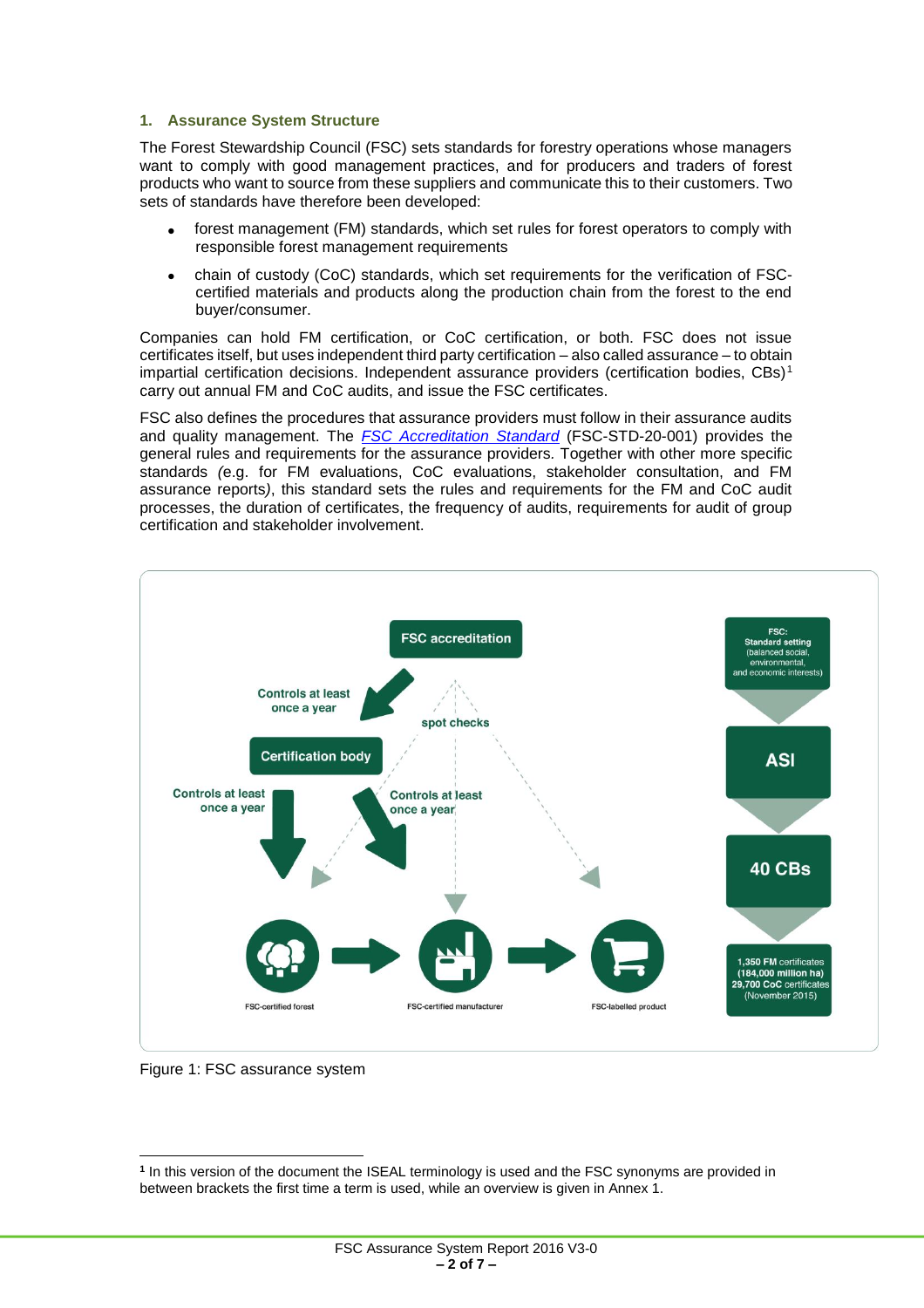To ensure that these rules are followed, assurance providers have to be accredited by Accreditation Services International (ASI)<sup>2</sup>. In the same way that assurance providers carry out annual checks on clients (certificate holders, CHs), ASI carries out annual checks on the assurance providers, through office and field audits. ASI has a service agreement with FSC and reports every quarter on its achievements.

#### **2. List of Standards that are applied in the Assurance System**

FSC has a system of normative documents (policies, standards and procedures) that are applied in FM and CoC assurance processes. This section explains the most important documents for the FSC assurance system, in addition to those mentioned in the previous section.

The *FSC-STD-20-001 FSC Accreditation Standard* sets the rules for assurance providers. The expiring version 3-0 requires conformity with ISO 65. The revised FSC standard (version 4-0) which came into effect in April 2016 with a transition phase of one year, has been delinked from the ISO standard. However all applicable ISO 17065 requirements have been integrated into the revised standard.

Stakeholder engagement is at the heart of FSC, which requires that stakeholder consultation starts in the pre-audit phase of FM certification. Assurance providers have to actively identify and approach stakeholders at least six weeks prior to the start of the main audit site visits to request their views and opinions and make arrangements for a stakeholder meeting during the audit. Additionally, scheduled pre-evaluations and main evaluations of applicants for forest management certification are announced on the **FSC** certificate database. Additionally, stakeholders can apply to participate as external observers in on-site FSC assurance audits and they have access to the FM audit report summaries via the FSC certificate database (*<http://info.fsc.org/>*). This is regulated in *FSC-STD-20-006 Stakeholder Consultation for Forest Evaluations* and *FSC-PRO-01-017 Participation of External Observers in On-site FSC Certification Audits and / or ASI Assessments*.

ASI announces all upcoming audits of its accredited assurance providers through a mailing list, [twitter](https://twitter.com/ASI_Assessments) and via the [ASI website,](http://www.accreditation-services.com/archives/assessments?standard=fsc) and stakeholders are invited to comment on the assurance provider's performance.

The FSC Dispute Resolution System (DRS) is regulated through *FSC-PRO-01-008 Processing Complaints in the FSC Certification Scheme*. It adheres to ISO regulations and gives stakeholders the opportunity to express concerns they may have with certification decisions, the performance of clients or other aspects of the FSC scheme. FSC encourages stakeholders to first try to resolve disputes informally though dialogue, before submitting a complaint or appeal. A key principle of the FSC DRS is that disputes should be addressed at the lowest level possible, meaning between the parties most directly involved in the issue. Only when resolution fails at the lowest level should the next higher level be engaged. This implies that complaints against a client should first be sent to that client. If the complainant is not satisfied by the client's response, the complaint can be elevated and submitted to the assurance provider that issued the certificate. Complaints against an assurance provider or ASI are dealt with accordingly and can be elevated to ASI or FSC, respectively. As a consequence, assurance providers and ASI are required to have their own dispute resolution system and to make this publicly available. The FSC DRS procedures and online submission form are accessible through the *[FSC website](https://ic.fsc.org/dispute-resolution.139.htm)*.

FSC has a structured process for the development, review and revision of its normative documents, defined in *FSC-PRO-01-001 The Development and Revision of Normative Documents*, and maintains a five-year review and revision cycle. During the revision of policies, standards and procedures, the following information is taken into account: new or changed legislation or best practices; emerging technologies or scientific knowledge; results of FSC and ASI monitoring and evaluation activities, e.g. implementation problems, competitive advantages or threats; evaluation of change requests; and existing interpretations and advice notes to be incorporated. The revision process of normative documents with social and environmental requirements is conducted by a working group with balanced representation of economic,

 $\overline{\phantom{a}}$ 

**<sup>2</sup>** A current list of FSC accredited assurance providers, and respective contact details, is available on the ASI website[: http://www.accreditation-services.com/archives/standards/fsc](http://www.accreditation-services.com/archives/standards/fsc)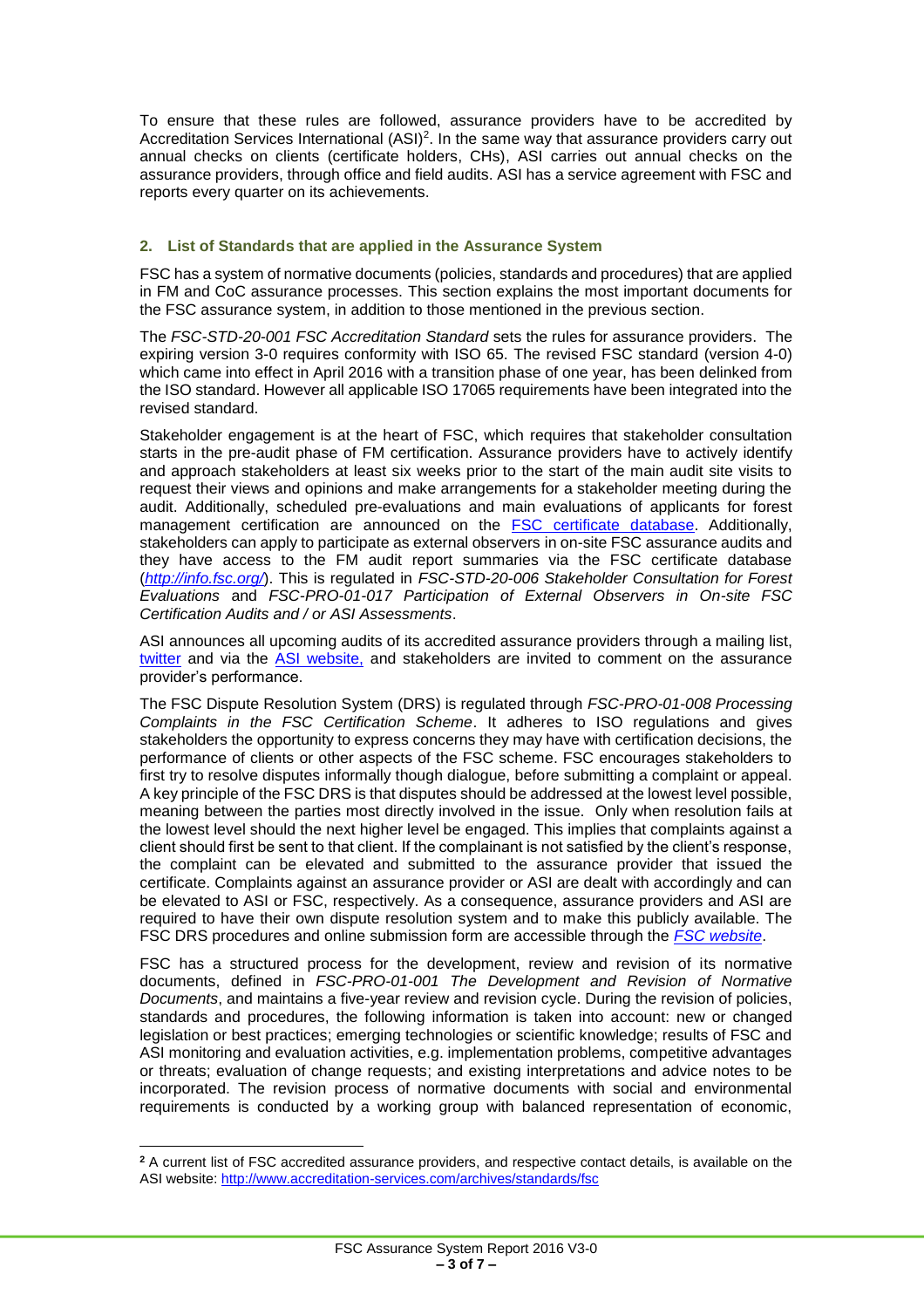environmental and social stakeholders, and includes a number of stakeholder consultations before the revised document is sent to the FSC Board of Directors for formal approval.

FSC conducts a global market survey every two years, addressing questions to all clients (CHs) which aims to understand their perceptions of FSC (*[FSC Global Market Survey](https://ic.fsc.org/en/resources/market-information/gms)*). ASI conducts an annual survey with its standard system owners and assurance providers to obtain feedback on its service delivery. The results are used for system improvements and presented on the ASI website (*[ASI Client Satisfaction Study\)](http://www.accreditation-services.com/archives/asi-presents-the-executive-summary-of-the-2015-client-satisfaction-study)*.

FSC is currently developing an assurance risk management strategy that will result in annual assurance risk management plans. FSC already uses a large number of risk-mitigating activities: stakeholder engagement in governance, standard setting and audits; public summaries of FM audit reports; a robust dispute resolution system; strict rules for clients wishing to switch assurance provider; no possibility of downgrading non-conformities; normative advice notes or standard interpretations in cases of doubt to ensure consistency among assurance providers; no 'quick fixes' of findings in assurance provider audits, but rather analysis of root-causes and effective corrections for all the assurance provider's clients; trademark protection; and introduction of new technologies, such as fibre testing and earth observation. The assurance risk management strategy and plan are developed using ISO and ISEAL guidance and include consultation of relevant stakeholders groups in surveys (first one held in November 2016) and a task force.

See Annex 2 for a list of normative documents being used in the FSC assurance system.

#### **3. Personnel Competence**

Two normative documents, the *FSC-STD-20-001 Accreditation Standard* and the new procedure *FSC-PRO-20-004 General Requirements for an FSC Training Programme* specify qualification and training requirements for different categories of assurance providers' personnel. All auditors must have a relevant professional educational background and experience, have successfully completed an IRCA registered *ISO Management Standard Auditor Course* or equivalent *ISO 19011 course*, an FM or CoC auditor training course following FSC's content requirements and have participated as a trainee in at least four audits. The normative requirements also include specifications about auditor trainers and the way initial auditor training is supposed to be implemented. Assurance providers must have a monitoring programme to evaluate their auditors who must be evaluated at least once every three years through a witness audit. Records of performance appraisals have to be available. ASI evaluates and approves training programs developed for FSC auditors provided by assurance providers and external training organisations.

The person(s) of the certification decision-making entity of the assurance provider must be qualified as auditors and have a level of knowledge and experience sufficient to assess the audit processes, the audit report and associated evidence and recommendations made by the audit team.

ASI conducts a number of witness audits of each assurance provider annually. The purpose of these witness audits includes observing the performance of auditors and audit teams. FSC requirements also give specification about the composition of audit teams including technical experts. ASI is considering moving more toward personnel certification, in accordance with ISO 17024, and has introduced an auditor and training registry in cooperation with FSC with support of an ISEAL grant.

To ensure that assurance providers are on top of the latest developments, FSC meets annually with assurance providers to discuss recent changes in the FSC assurance system. This is an opportunity for both sides to provide feedback and share best practice in relation to current and controversial issues. Most assurance providers also regularly organize internal calibration meetings.

# **4. Audit**

FSC clients normally undergo the following sequence of audits:

1. Pre-audit (for FM certificates), to check the applicant client's management system and perform a gap analysis and a public consultation.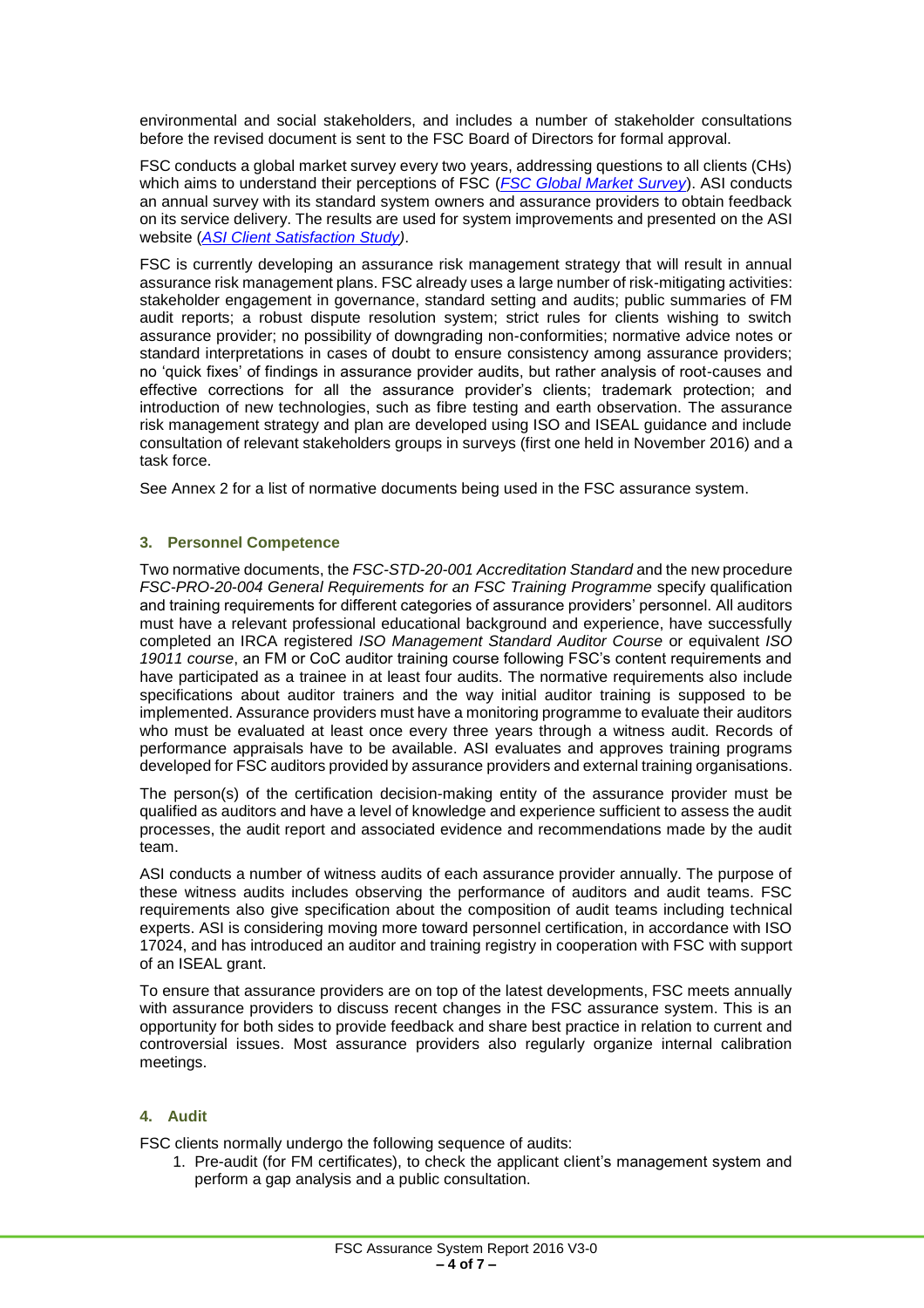- 2. Main audit, including an audit of the management system, site audits, interviews and stakeholder consultation (for FM certificates) and the certification decision. When the certification decision is positive, the certificate is issued for a five-year period.
- 3. Annual surveillance audits, including desk audits, site visits, interviews and stakeholder consultation (for FM).
- 4. Re-audit after five years to re-issue the certificate, following the same procedures as the main audit.

The *FSC-STD-20-001 Accreditation Standard* requires that surveillance audits take place at least annually, and may be more frequent depending on risk factors such as: the scale and complexity of the operation; the intensity of resource management; results of risk assessment in the case of group certification; the ecological sensitivity of the resource base; the experience and track record of the client; the number and nature of any non-conformities identified by the assurance provider; and the number and nature of any complaints submitted by stakeholders.

The auditors(s) must have the following expertise and qualifications: audit team leader qualifications, fluency in the language of the area or the corporate language (this can be either a team member or an independent interpreter). Additionally for FM, technical expertise with experience and qualifications in relation to relevant forest management, social, environmental and economic issues, and one team member shall be a resident in the country in which the audit takes place or in a nearby country with similar forest conditions. Additionally for CoC, knowledge of the critical characteristics of the operational processes under audit.

For selecting audit team members, there is a set of criteria that defines the experience auditors must have with respect to FM, social, environmental and economic issues.

Knowledge sharing by assurance providers is not allowed within the audit process, but the assurance provider is allowed to explain its findings or clarify the requirements of normative documents. To ensure impartiality, the assurance provider does not give prescriptive advice or consultancy as part of an audit.

After the audit, the audit team leader writes an audit report providing information about the certificate and describing the situation found. It explicitly lists all observations and nonconformities detected during the audit. For FM certificates, the audit report has to be reviewed by at least one independent peer reviewer. The assurance provider assigns an entity that makes the certification decision based on all information related to the audit, including the audit report and the peer reviewer's comments (in case of FM certificates). A certificate will only be issued, maintained or renewed after the assurance provider has taken the positive formal certification decision, that there are no major non-conformities pending requiring corrective action by the applicant.

The FSC system distinguishes between minor and major non-conformities, defined as follows:

- Minor if: (a) it is a temporary lapse, or (b) it is unusual/non-systematic, or (c) the impacts of the non-conformity are limited in their temporal and spatial scale, and (d) it does not result in a fundamental failure to achieve the objective of the relevant FSC criterion or another applicable certification requirement.
- Major if, either alone or in combination with further nonconformities, it results in, or is likely to result in, a fundamental failure: (a) to achieve the objectives of the relevant FSC Criterion, or (b) in a significant part of the applied management system.

Where nonconformities are observed during an audit, the client is given the opportunity to correct them (via a corrective action request). The deadline for this is within one year for minor nonconformities and three months for major non-conformities. If five or more major non-conformities are observed during the audit, this shall be considered as a total breakdown of the client's system and the certificate will be suspended immediately.

All non-conformities have to be addressed with a corrective action by the client. If the assurance provider decides that non-conformities, whether minor or major, have not been appropriately corrected within the given time, minor non-conformities will be upgraded to majors and major non-conformities will lead to immediate suspension of the certificate. Non-conformities are published in the public summary reports of FM certificates on the *FSC certificate database* [\(http://info.fsc.org/\)](http://info.fsc.org/).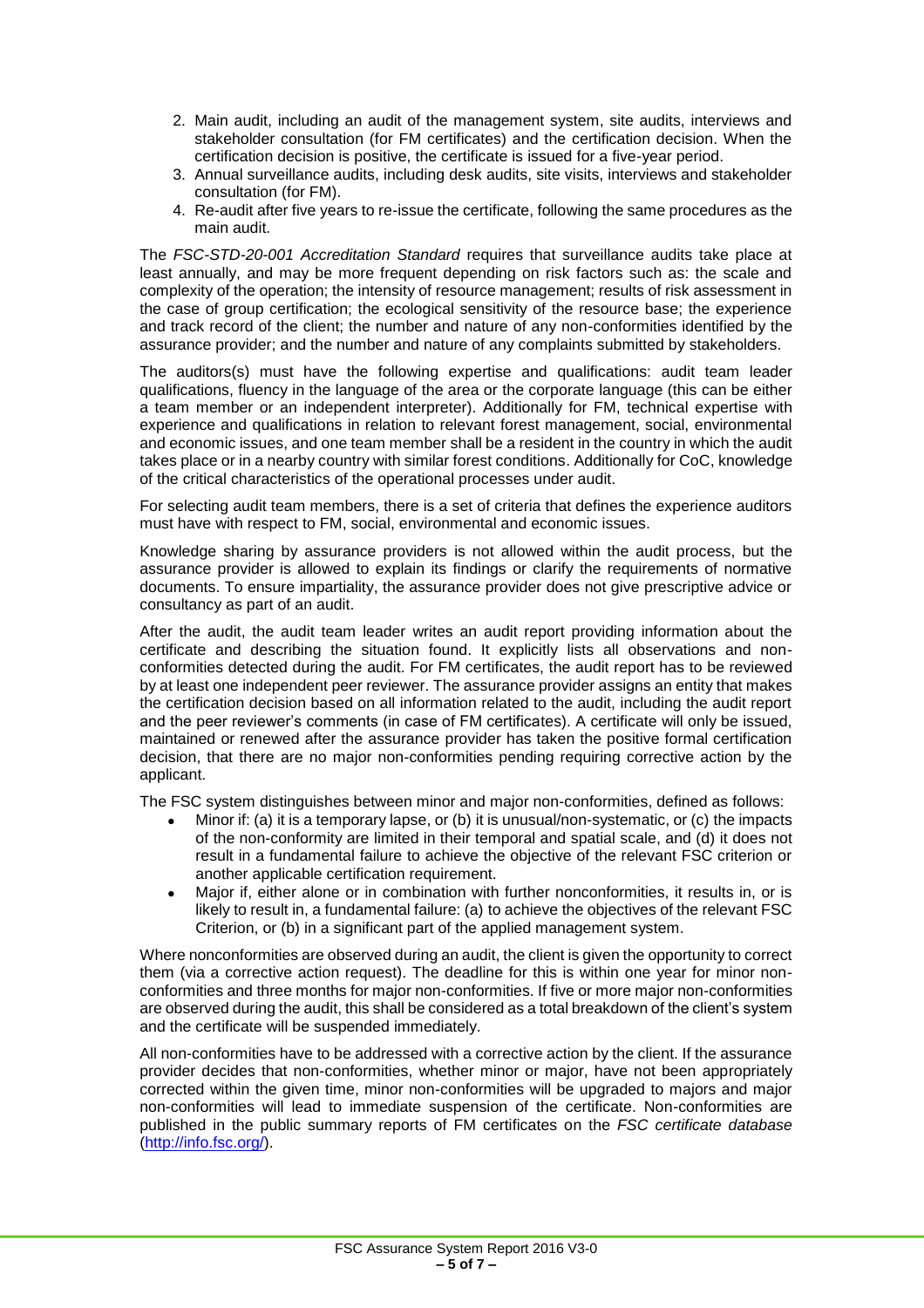FSC has specific requirements for group entities wishing to obtain a group certification. It distinguishes between group requirements and member requirements, has rules for the internal management system and requirements for internal monitoring by the group manager and auditing by the assurance provider, including a sampling method. A distinction is also made between group failure and member failure.

For *small or low-intensity managed forests (SLIMF)* less strict requirements exist.

# **5. Oversight**

[Accreditation Services International](http://www.accreditation-services.com/) (ASI) is the only oversight body offering international, third party accreditation for FSC at a global scale. ASI is a full member of the ISEAL Alliance and maintains a quality management system in accordance with ISO/IEC 17011. FSC does not allow for proxy accreditation and the ASI accreditation procedure specifies that ASI will not rely on the results of accreditations issued by other oversight bodies.

ASI's accreditation procedure *(ASI-PRO-20-105)* provides the requirements for assurance providers to become and stay accredited. Applicant assurance providers have to submit specific information about their organization, which is then checked by ASI, and ASI may conduct a preliminary visit. During the initial accreditation audit, the ASI audit team will review the assurance provider's conformity with the FSC accreditation requirements relevant to the scope of accreditation (i.e. FM, CoC), ASI's accreditation requirements and the assurance provider's own procedures. The audit includes an audit of the head office and of a selection of sites, such as affiliate offices or subcontractors, and at least one witness audit per accreditation scope. ASI writes an accreditation report. If major non-conformities have been identified, they have to be closed before the assurance provider can be accredited. The assurance provider will receive a certificate of accreditation with a validity of five years, after which re-accreditation has to be undertaken. After ASI has accredited an assurance provider, it carries out annual surveillance audits. ASI schedules its audits based on risk analyses and applies four different kinds of audit activities: document review / desk studies, (affiliate-) office audits, witness audits and conformity (review) audits.

If so requested by FSC, ASI carries out in-depth studies of its audit findings or on specific issues across all or a number of assurance providers to determine the level of competence and consistency of assurance across the standards system and to identify weaknesses in the normative framework. These studies may be triggered by complaints or criticism from stakeholders concerning certain aspects of the assurance system. ASI can also be requested to provide input to the revision process of a normative document.

#### **6. On-going Scrutiny**

FSC has a standard that regulates the use of the FSC trademarks on FSC-certified products, the use of trademarks for promotion of FSC-certified products, and for the promotion of a company's status as a FSC client (CH). The assurance provider checks that its clients use the FSC trademark correctly. FSC national offices also carry out market checks for fraudulent products. The FSC legal department responds to tip-offs and complaints about fraudulent products and services. FSC notifies and collaborates with regulatory boards and government agencies where appropriate to resolve cases of fraud.

FSC encourages everyone to report cases of possible fraud and trademark violations via the *[FSC website](https://ic.fsc.org/protecting-fsc-trademarks.50.htm)*. FSC has a brand protection strategy that focuses on prevention of trademark misuse. The *FSC Trademark Protection Handbook* describes the steps that FSC takes in case of fraud and trademark infringement with the goal of resolving fraud through targeted legal action. Assurance providers are responsible for ensuring that mislabelled products do not enter the market. If this still happens, the FSC Trademark Unit will follow up and determine what steps need to be taken to maintain or re-establish the integrity of the FSC system.